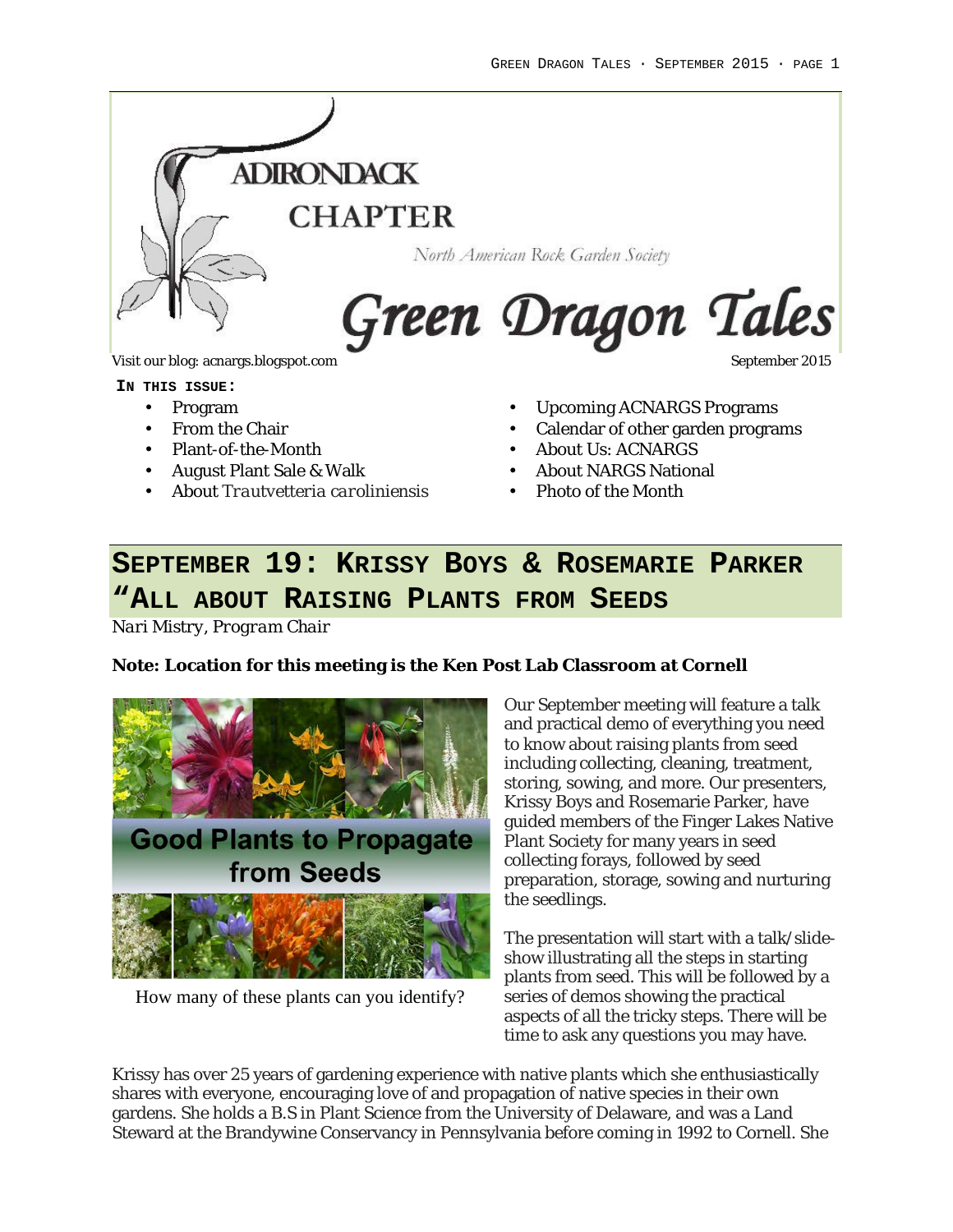is on the staff at the Cornell Plantations and has been on the Steering Committee of the Finger Lakes Native Plant Society since 1998.

Rosemarie Parker, a member of our own ACNARGS, says: "I am an all-purpose gardener with a strong interest in native plants, who dabbles in rock garden plants. I've been gardening since college with mixed results. In the 18 years I have lived in Ithaca, I have had more success with propagation from seeds than ever before. I attribute this to volunteering at the Plantations Mundy Wildflower Garden, where propagating locally collected native seeds is a priority." She too is on the Steering Committee of the Finger Lakes Native Plant Society.

Come and find out all about raising plants from seeds, so you too can grow uncommon plants from the NARGS Seed Exchange and, maybe, from your own collected seeds!

**Our meeting will be held** in the Ken Post Greenhouses/Lab classroom (free parking in the large parking lot at the corner of Tower and Judd Falls Roads), Post Circle off Tower Road, Cornell University. Brown bag lunch at noon. Drinks provided, refreshments to share are always welcome. Program begins at 1:00 p.m.

We have met in this classroom many times before. However, if you are trying to find this location for the first time, it can be tricky. To get driving directions, you may want to go to **Cornell map** (https://www.cornell.edu/about/maps/). The good news is that Tower Road construction has been completed.

#### **FROM THE CHAIR**

#### *John Gilrein, ACNARGS Chair*

First, thank you to all the people who made the annual picnic and plant sale a success: Carol, who reserved the pavilion, David and Michael who organized the plant sale, Michael, the voice of the plant sale, BZ our cashier, everyone who brought plants, and all the food contributors. It seemed like there were a lot of plants, with 3 tables full of either rock garden, sun, or shade plants, plus a few extra plants and bulbs on top of that.

We're still awaiting the final numbers from the sale. Our plant sales support our organization, helping to keep dues low and funds available for good speakers. The plant sale was enjoyable for socializing, which we don't get enough time for at meetings, and checking out and buying interesting plants. You can always count on ACNARGS for a good array of interesting plants.

Second, now that summer is waning I hope everyone is looking forward to our fall season of interesting programs and our Plant-of-the-Month. The El Nino prediction is for a warmer and drier fall, at least for October, which would be a nice reward after an extended 2014/15 winter. If you're more organized than me, perhaps you got a reprieve this summer after the spring planting season and will be energized to do some fall editing and planting.

Lastly, I hope to see you soon. Our September meeting is just around the corner!

John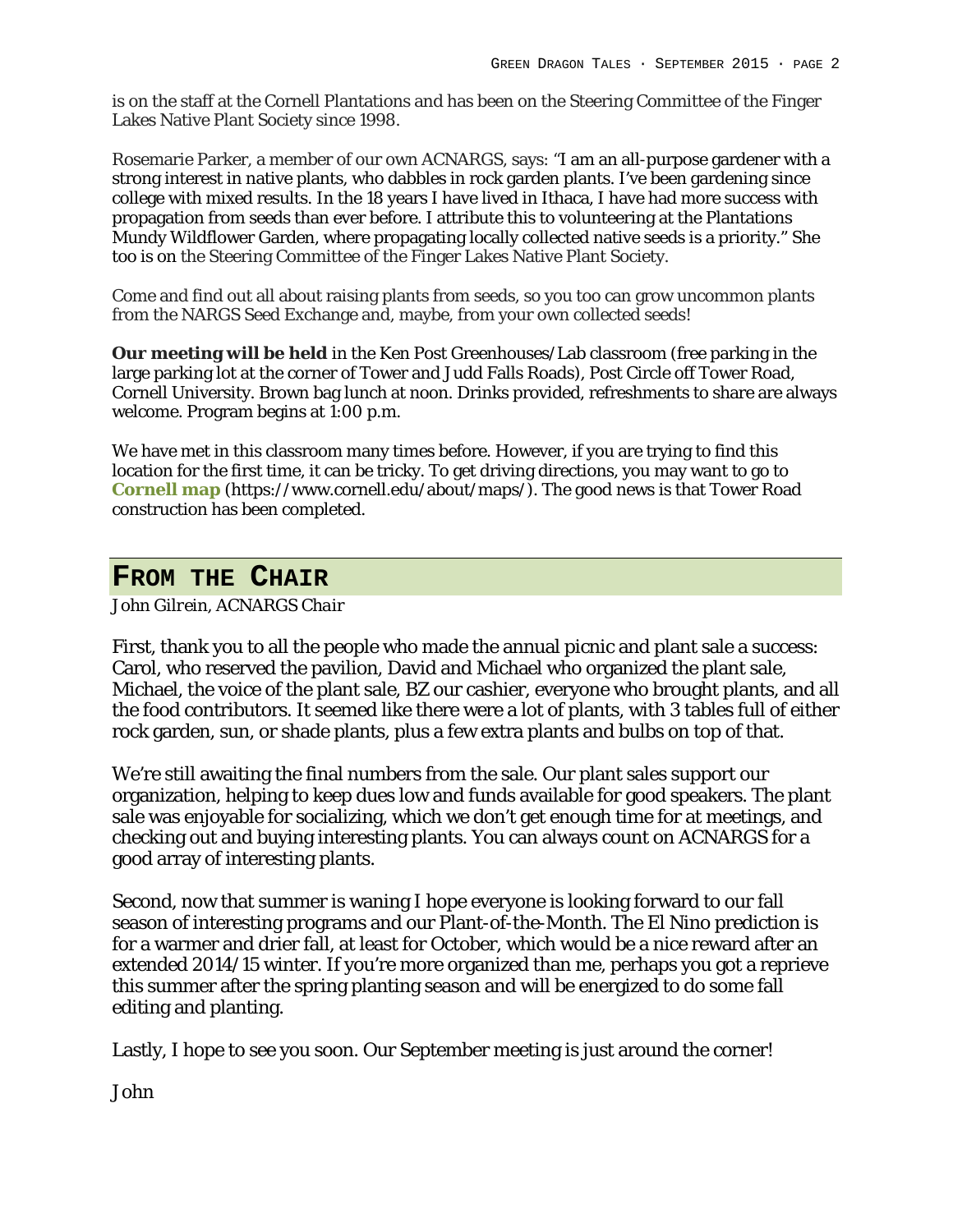# **FALL IS FOR PLANTING – HELLO PLANT-OF-THE-**

#### **MONTH!**

*Carol Eichler, Green Dragon Editor*

With native plants as our speaker topic this month, what better place to shop for native plants than local nursery, The Plantsman! Here's the selection being offered:

*Actaea rubra*, red baneberry: moist shade preferred, 1-3' tall, clusters of red berries are attractive but poisonous

*Allium cernuum*, nodding onion: tolerant of dry soil, to 1½', suitable for rock garden or garden trough with pink blooms June-Aug

*Asclepias incarnata*, swamp milkweed: easily grown in medium to wet soils, full sun pollinator and food source for Monarch caterpillars, tall to 5', showy flowers white to mauve

*Echinacea tennesseensis*, Tennessee coneflower: very similar to *E. purpurea* (in fact they can cross) but smaller to 2 'and less vigorous; only known to exist naturally on certain glades near Nashville, Tennessee, and is on the Federal Endangered Species List; known hardness to Zone 5

*Iris domestica*, blackberry lily (not-native but a wonderful plant): new classification for this plant which looks like an iris and blooms like a lily with deep orange petals dotted with red; rhizomatous perennial which typically grows 2-3' tall; flowers give way to pear-shaped seed pods which split open when ripe (late summer), with each pod revealing a blackberry-like seed cluster

*Ruellia humilis*, hairy wild petunia: tubular, bell-shaped, petunia-like lavender flowers bloom all summer long on plants that grow only 2' tall, not terribly picky about soil, sun, or moisture; you'll probably welcome that this wonderful plant seeds around a bit

*Talinum calycinum*, fameflower or rock pink: native succulent preferring sandy, well-drained soil, perfect for the rock garden or trough, long bloom time with pink to red flowers in cymes atop leafless stems growing to 8"

*Zizia aurea*, golden alexander: flat-topped clusters (compound umbels) of tiny yellow flowers in spring atop stems growing to 3' tall; native habitat is moist woods and meadows, thickets, glades and prairies; food plant for the larvae of the swallowtail butterfly, *Papilio joanae*

### **AND STILL MORE PLANTS! THANK YOU MEMBER SALE!**

*Carol Eichler, Green Dragon Editor*

Our August member sale at Buttermilk Falls State Park this year brought Chapter members and friends together after our summer break. Attendance was good, the rain held off, (it even started to get hot), and we had a generous selection of plants – something for everyone's tastes it seemed.

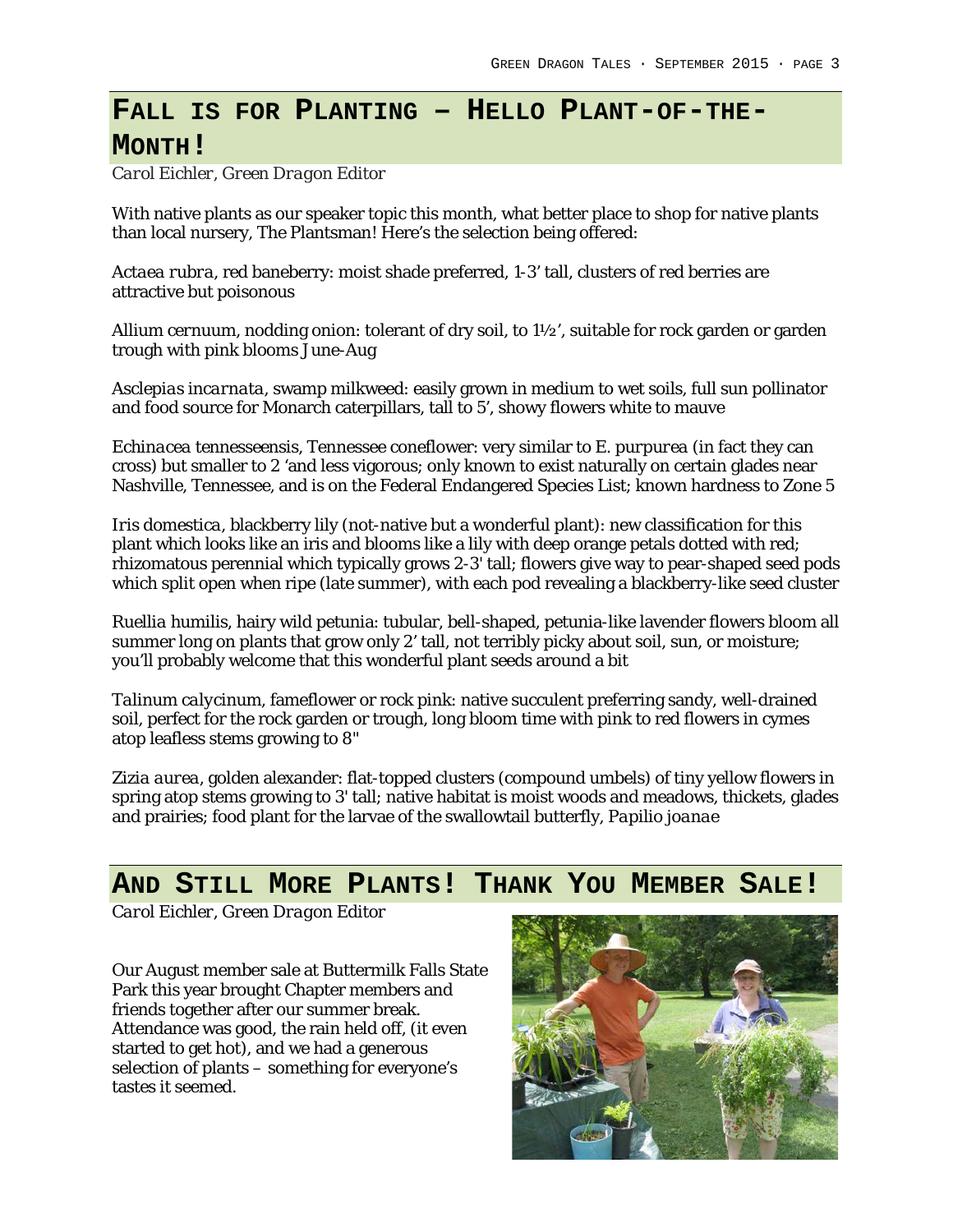Each year we are getting more and more rock garden plant selections – many of them grown from seed ordered through the NARGS seed exchange and tended through the spring and summer by our members. Some of the plants were returnees from our April seedling exchange, now grown out and big enough to sell. The auction table dedicated to choice plants was abuzz with friendly bidding competition too.

After a dish-to-pass lunch that noticeably favored desserts (no complaints were heard) several members chose to enjoy the coolness of the Buttermilk Creek gorge to do a little botanizing and work off some of those dessert calories! Among the plants we spotted were: *Aralia racemosa,* American spikenard; *Adiantum pedatum*, maidenhair fern; *Asplenium trichomanes,* Ebony spleenwort*; Desmodium rotundifolium (perhaps?)* round-leaved trailing tick-trefoil*; Epigaea repens,* trailing arbutus*; Cystopteris bulbifera,* bulblet bladder fern*; Epipactus* 



*Asplenium trichomanes* growing in a special niche

*helleborine,* a non-native orchid, *Streptopis roseus,* twisted stalk; *Gaultheria procumbens*, wintergreen, and *Vaccinium angustifolium*, lowbush blueberry. Obviously the soil varied from alkaline to acid. We also saw tufa forming in various stages from early, crumbly formations along seeps on the cliff sides to more hardened (meteogene) travertine.

See more photos on our Facebook page: **ACNARGS Facebook Page.**(https://www.facebook.com/acnargs)

# **AND BECAUSE WE WERE TALKING ABOUT THIS…**

*Excerpted from Barry Glick, Sunshine Farm & Gardens*

At the plant sale a few of us were talking about *Trautvetteria caroliniensis,* AKA "Tasslerue" so you might be interested to learn a bit more about this plant as portrayed by Barry Glick.

"This easy to grow member of the Ranunculaceae (Buttercup) family makes quite the dramatic statement in the shade garden. In the wild, it prefers moist to sometimes wet soils, but it does well in average garden soil, as long as your soil doesn't completely turn to dust. This garden treasure does well in deep shade, but even better in bright shade to dappled sunlight. Trautvetteria is considered hardy in zones 5 – 8. It's native to over half of the states in the US.

"Groundcovers aren't required to be low growing, short plants. The attractive foliage of a Trautvetteria colony makes this plant a great groundcover plant with about 12" - 18" of height and an equal spread. In flower, the sturdy stems can reach skyward up to 48". The long lasting, pure white, early to mid-summer blooming flowers have an interesting, somewhat indescribable, pleasant fragrance."

### **UPCOMING ACNARGS PROGRAMS**

*Mark your calendars! Unless otherwise specified, all local events start with a brown bag lunch at noon with the program following at 1 pm, and take place at the Whetzel Room, 404 Plant Science Building, Cornell University, Ithaca, NY.*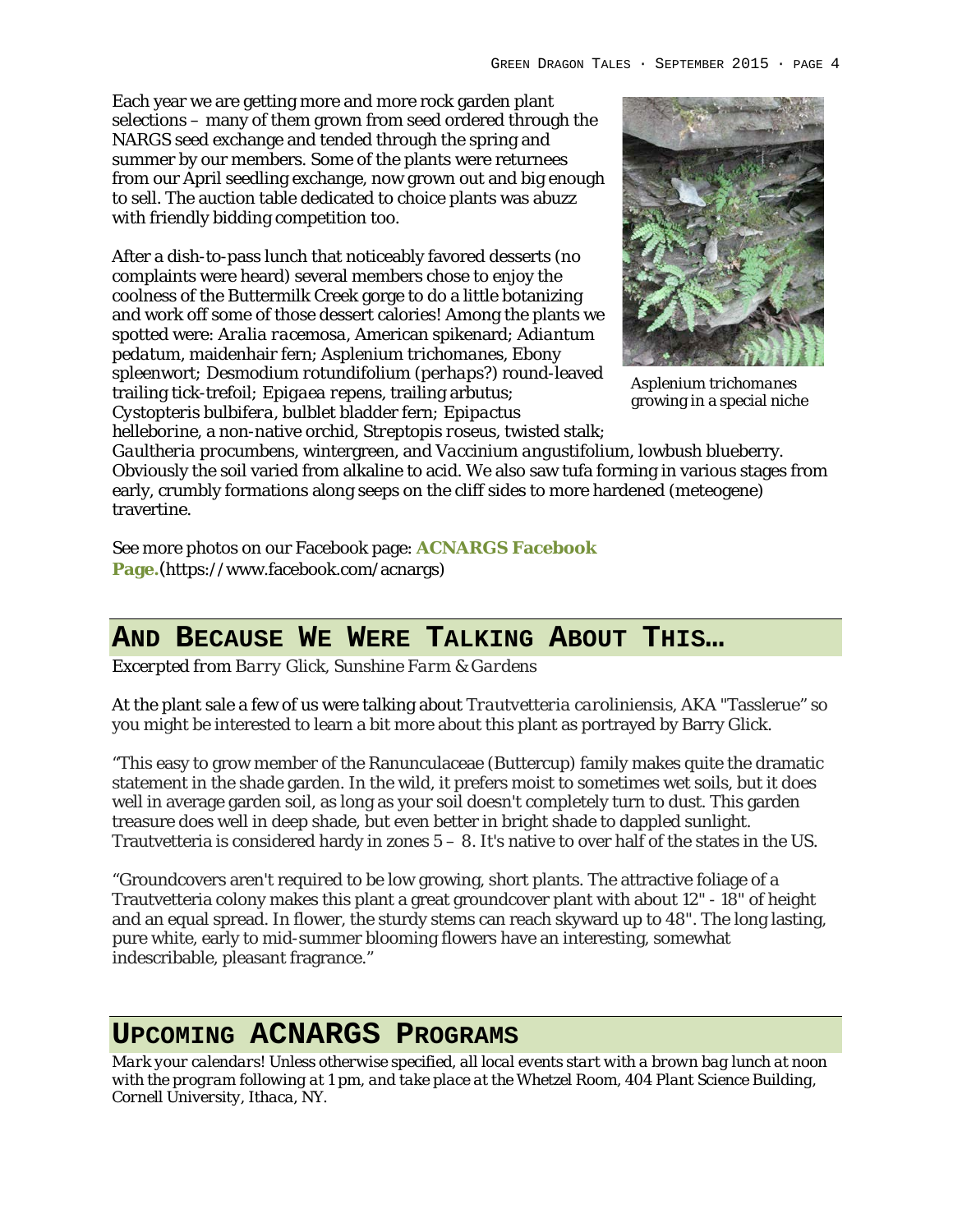**September 19:** Krissy Boys & Rosemarie Parker: "All about Seeds: collecting, cleaning, treatment/stratification, storing, & more." Plant-of-the-Month sale to current members. **Note location is Ken Post Lab Classroom.**

**October 17:** John Gilrein : "Alpine & Subalpine Plants of Wyoming." Plant-of-the-Month sale to current members. Note location is to be determined.

**November 14:** Sharee Solow, horticulturist, landscape designer and garden writer from Philadelphia: "From Front Yard to Rock Garden: Step by Step." Dish-to-pass luncheon at noon followed by a brief annual meeting and speaker presentation. Note  $2<sup>nd</sup>$  Saturday meeting date. Note location is Ken Post Lab Classroom.

**Looking ahead for 2016:**

**February 20:** Members Share. PLEASE CONSIDER SHARING YOUR FAVORITE PHOTOS & EXPERIENCES. Plan now as you take photos of your gardens, specimen flowers, or travel highlights of gardens or alpine/subalpine environments (including mountains, stones, and plants) that you visit.

**March 19:** Elizabeth Lawson: "Primroses"

**April 16:** Elisabeth Zander, NARGS Recording Secretary and Officer, Berkshire Chapter. Topic to be announced

As we learn more details of these meetings they will be included in future newsletters, our blog, **acnargs.blogspot.com**, and our Facebook page, **http://www.facebook.com/acnargs**.

# **CALENDAR OF SELECT GARDEN EVENTS**

*To have a garden event in your area listed send all pertinent information to Carol Eichler at carolithaca@gmail.com*

**Sept. 2:** Robin Kimmerer, Braiding Sweetgrass: Indigenous Wisdom, Scientific Knowledge and the Teachings of Plants, 5:30 pm, Call Auditorium, Cornell

**Sept. 9:** Elizabeth Farnsworth speaking on the New England Wild Flower Society's recently released comprehensive, peer-reviewed report called "The State of the Plants," 7pm, Unitarian Church annex (corner of Buffalo and Aurora, enter side door on Buffalo St & up the stairs)

**Sept. 13:** Tomato Festival (sampling & seedsaving), 11am-2pm, Cooperative Extension Education Center, 615 Willow Ave., Ithaca. Fee

**Sept. 16:** Dave DeWitt, Blame It on Columbus: Chile Peppers Around the World, 7:30 pm, Statler Auditorium, Cornell

**Sept. 19:** Judy's Day Family Program on Peppers, 1-5pm, Cornell Plantations

**Sept. 20:** Fall Creek Plant Exchange. 12-3, Thompson Park on North Cayuga St at Cascadilla Creek. Free plants! Share your extra plants with other gardeners and take some new ones home. Sponsored by the Fall Creek Garden Club. For more info, contact Carol at 275-9090 or cjb4@cornell.edu

**Sept. 29:** Spring Bulbs: Three Months of Bloom, 6:30-8:30 pm, Cooperative Extension Education Center, 615 Willow Ave., Ithaca. Fee

**Sept. 22:** Intro to Home Winemaking, 6:30 -8:30 pm, Cooperative Extension Education Center, 615 Willow Ave., Ithaca. Fee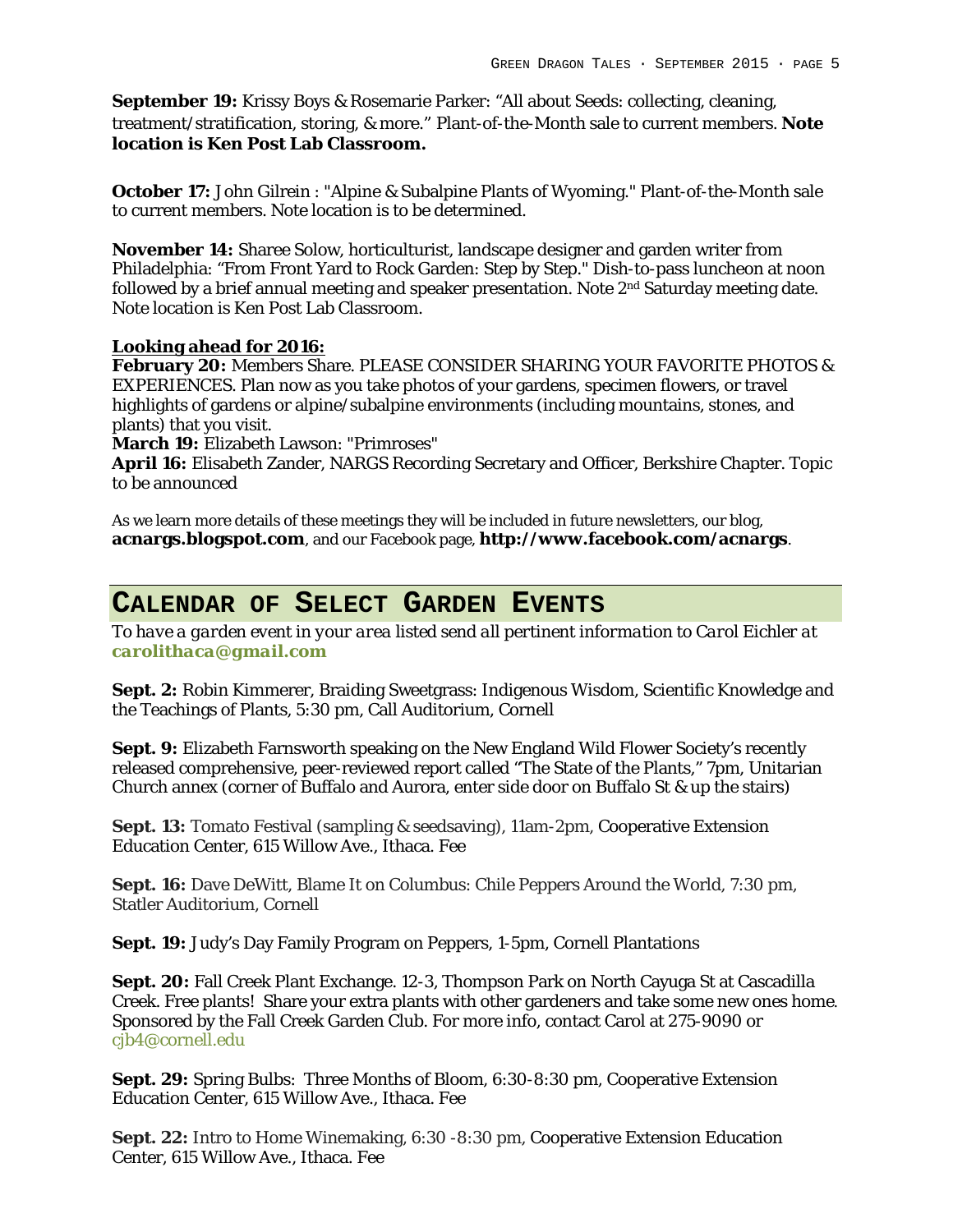**Sept. 30:** Gary Braasch, From Glaciers to Generations – Climate Change Affects Landscapes and Lives, 7:30 pm, Statler Auditorium, Cornell

**Oct. 3**: Cornell Plantations Fall Plant Sale, 9am to noon. Cornell Plant Production Facility, 397 Forest Home Drive, Ithaca

**Oct. 6:** Dan Segal, Rain Gardens, 6:30-8:30 pm, Cooperative Extension Education Center, 615 Willow Ave., Ithaca. Fee

**Oct. 7:** Mark Whitmore of Cornell's Natural Resources Dept., Emerald Ash Borer and Hemlock Woolly Adelgid Update, 6:30-8:30 pm, Cooperative Extension Education Center, 615 Willow Ave., Ithaca. Fee

**October 13:** Carol Eichler, Making of the Wurster Memorial Garden. Liberty Hyde Bailey Garden Club, 6:30 – 8:00 pm, Ken Post Lab Classroom, Cornell University, Ithaca

**Oct. 13:** Sean Dembrosky, Fall Propagation of Fruit and Nut Trees, 6:30-8:30 pm, Cooperative Extension Education Center, 615 Willow Ave., Ithaca. Fee

**Oct. 14:** Marc Hachadourian, Modern Plant Exploration in the Tropics: The Age of Rediscovery, 7:30 pm, Statler Auditorium, Cornell

**Oct. 16:** Invasive, Native, or Neither: Which Plants to Remove, Which to Plant, 6:30-8:30 pm, Cooperative Extension Education Center, 615 Willow Ave., Ithaca. Fee

**Oct. 22:** Getting Your Landscape Ready for Winter. 6:30-8:30 pm, Cooperative Extension Education Center, 615 Willow Ave., Ithaca. Fee

**Oct. 28:** Courtney Roby, Plant-Based Medicines: Ancient Greece and Rome and Beyond, 7:30 pm, Statler Auditorium, Cornell

**Oct. 29:** Brian Caldwell & Akiva Silver, Getting Started with Nut Trees, 6:30-8:30 pm, Cooperative Extension Education Center, 615 Willow Ave., Ithaca. Fee

**Nov. 9 - Nov. 21:** 4th Annual Leaf Swap & Compost Giveaway, Cooperative Extension Education Center, 615 Willow Ave., Ithaca

**Nov. 11:** Professor Sir Peter Crane, Ginkgo: The Tree that Time Forgot, 7:30 pm, Statler Auditorium, Cornell

### **ABOUT US - ACNARGS**

We are an all-volunteer organization and one of thirty-eight NARGS affiliated chapters active in North America. Our annual Chapter activities include 6 program-speaker meetings, the Green Dragon newsletter, web and Facebook pages, garden visits, overnight garden trips, hands-on workshops, and 3 plant sales a year. Our meetings are informal, friendly gatherings that provide a wealth of information and offer a source for unusual plants, plus the opportunity to be inspired by other gardeners. The public is always welcome.

Chapter membership starts at \$10 a year based on the calendar year. Membership includes these benefits: newsletter sent to you electronically (or option by mail for an extra fee), opportunity to travel on our planned overnight garden trips, and plant sale discounts and member only sales, including Plant-of-the-Month sales.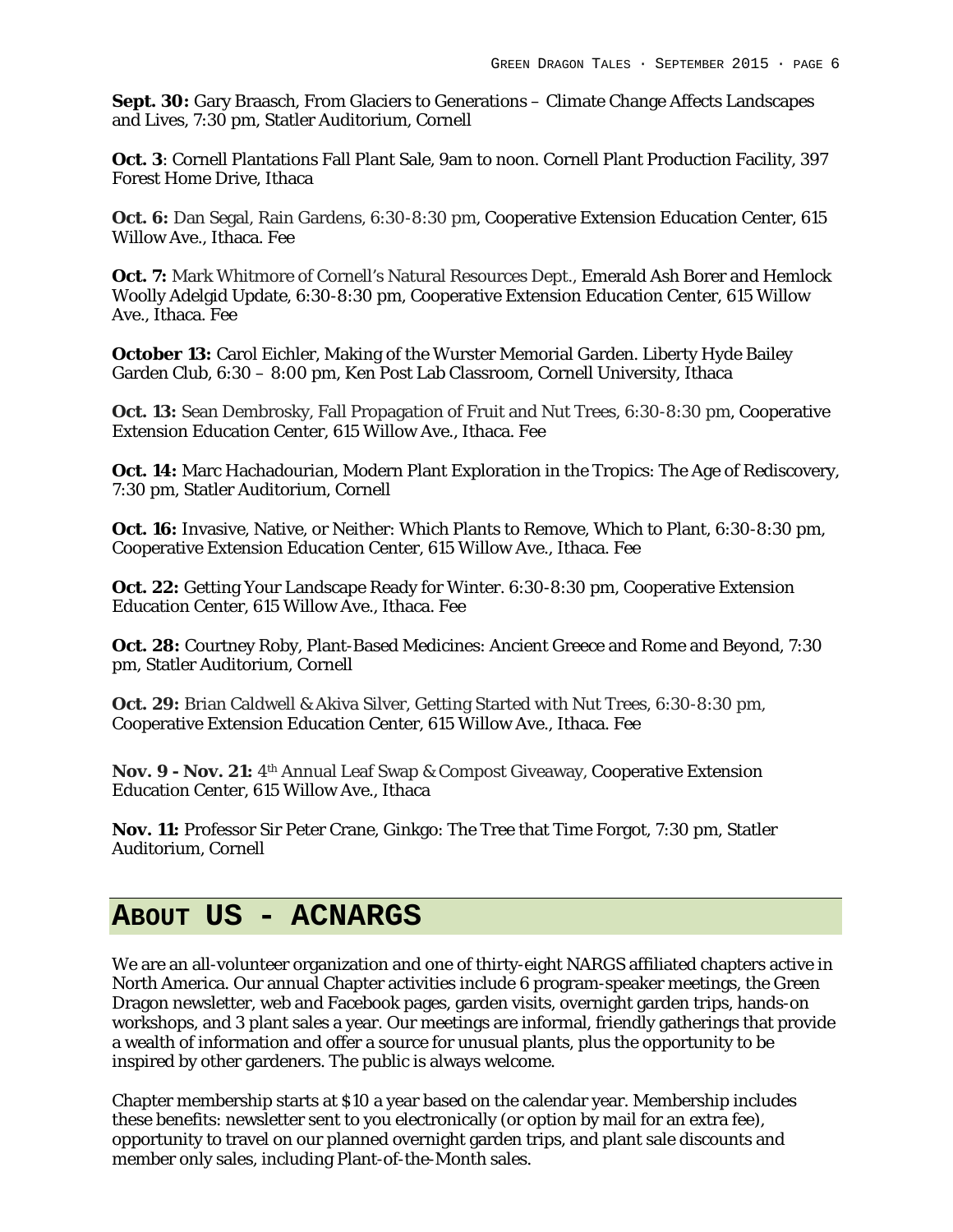# **ABOUT NARGS NATIONAL**

NARGS National is our parent organization: We encourage you to join (online at **www.nargs.org**) for only \$40 a year. Benefits include a seed exchange, a quarterly publication, and an on-line web site featuring an archive of past publications, a chat forum and a horticultural encyclopedia. NARGS National also conducts winter study weekends and holds its Annual Meeting in interesting places where attendees have the opportunity to hear and visit with outstanding plants people from around the world who present talks and workshops.

### **RESPONSIBLE PEOPLE/2014 BOARD MEMBERS**

*If you want to volunteer, we'd love to hear from you!*

Chair: John Gilrein, **basecamp@alum.syracuse.edu** Program: Nari Mistry, **nbm2@cornell.edu** Program Committee Members: **Could this be you?** Secretary: Mary Stauble, **mes2@cornell.edu** Treasurer: BZ Marranca, **mmm10@cornell.edu** Plant Sales Chair: David Mitchell, **dwm23@cornell.edu** Plant Sales Committee Members: Michael Loos, BZ Marranca, Carol Eichler Plant of the Month: Colette Colby De Haan, **4kotobuki@gmail.com** and Vashti De Haan, **vadkam@yahoo.com** Membership: Mary Stauble, **mes2@cornell.edu** New Member Hospitality: Terry Humphries, **terryehumphries@gmail.com** Newsletter Editor: Carol Eichler **carolithaca@gmail.com** Newsletter Assistant: Pat Curran, **pc21@cornell.edu** Webmaster, Program Tech: Craig Cramer, **cdcramer@gmail.com**

#### **GREEN DRAGON TALES**

Published eight times a year (Feb., March, April, May/June, July/Aug., Sept., Oct. Nov./Dec.). Submit articles by the fourth Friday of the month preceding publication to Carol Eichler, **carolithaca@gmail.com**. Note: The next issue of *The Green Dragon* will be in October, 2015. The newsletter is always posted and printable each month on our website: www.acnargs.org

Now for the Photo of the Month (or in this case a page of photos) compliments of Nari Mistry (see next page).